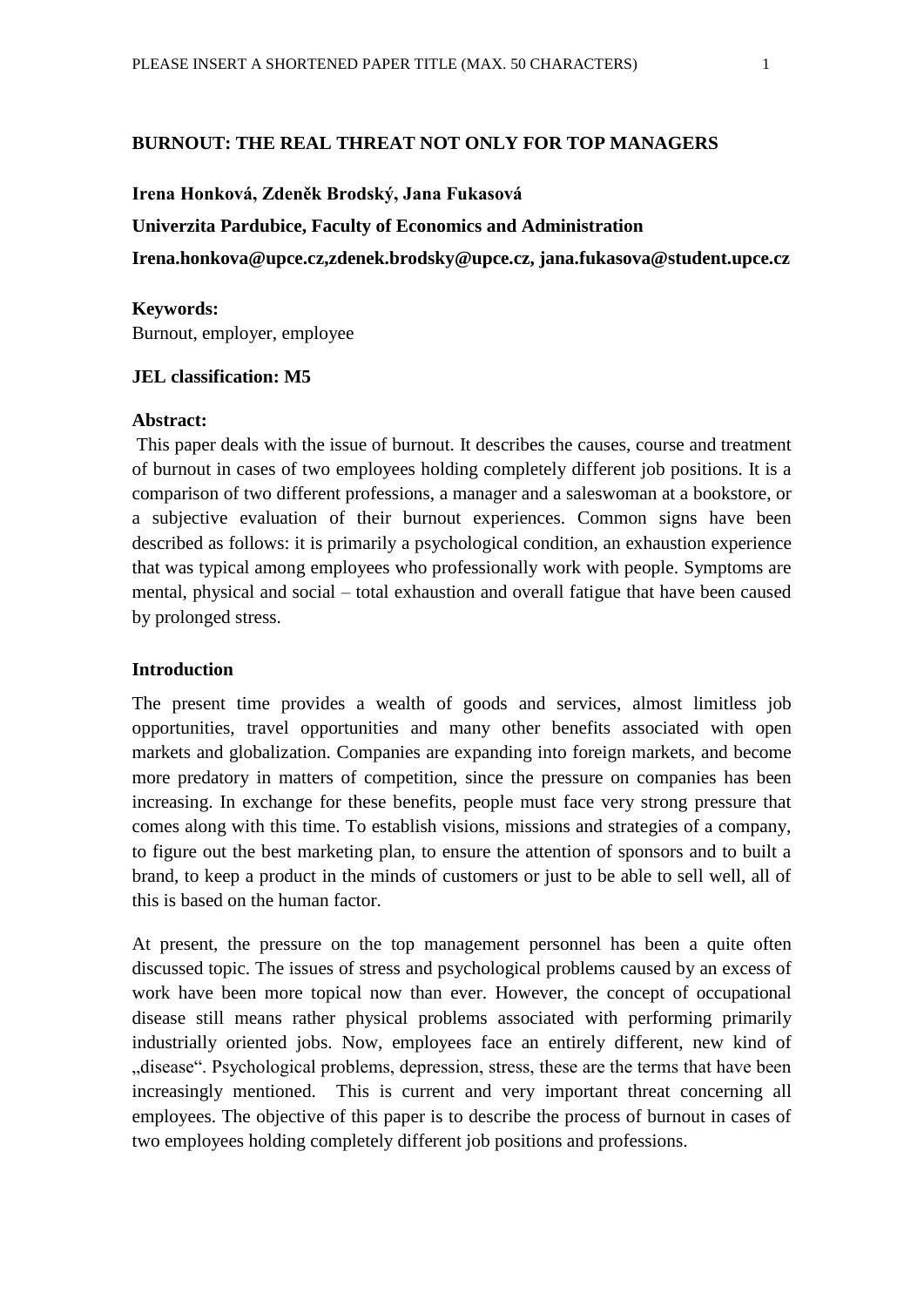.

The concept of burnout has been most often used in connection with doctors and health care staff, top managers, etc., in short, with positions, where a person is put under a lot of pressure concerning working with people. This kind of work is hardly assessable in terms of a visible result of performed work. Within their work, employees find themselves in new non-stereotypical situations that require new and original solutions (for each patient, client or customer is an individual and requires a different approach than the other one). When working with people, it is difficult to see the results of performed work and if there is also an amount of stress and responsibility, it means a great risk for the development of burnout and other psychological problems.

The concept of burnout was introduced in the literature by Herbert Freudenberger in his article published in the "Journal of Social Issues" in 1974, and it almost corresponded with the current concept. (Kebza, 2003, p. 6)

Freudenberger defines burnout as exhaustion, passivity and disappointment (Kebza, 2003, p. 7). Kallwass defines it in a similar manner (Kallwass, 2007, p. 123): exhaustion and depression. Koubek (2014, p. 187) defines burnout as stress without prospects for a solution that threatens especially employees who have an intensive contact with people (managers, teachers, consultants, traders, etc.).

Herbert Freudenberger presents twelve stages of burnout (Honzak, 2013, p. 28). Priess (2015, p. 25) identifies four stages – alarm stage, resistance stage, exhaustion stage and retreat stage. Kebza (2003, p. 13) also mentions four stages of burnout which are the stage of first enthusiasm, the stage of physical and mental exhaustion, then the beginnings of dehumanized perception of environment as a defense mechanism against further exhaustion and the stage of total exhaustion, negativism, apathy and indifference. The most frequently, five stages of burnout are being described, the stage of enthusiasm, stagnation, frustration, apathy and burnout (Koubek, 2014, p. 188)

The first stage is the stage of enthusiasm when an employee starts working at a new position. It may be a promotion, change of workplace, etc. Such employee is initially very enthusiastic about his newly acquired position, often voluntarily works longer to perform responsibly all tasks, and as time goes by, he is willing to sacrifice even his leisure activities for the work. Setting often unrealistic goals is another sign of the first stage of burnout. For such employee, the work becomes his whole life, it becomes his only meaning. The need of respect from others and gaining a higher position is a bright vision of the future that gives opportunities to strong rivalry. The employee in the first stage of burnout tends to feel to be indispensable at work, but also becomes a victim of fear of failure and a bad evaluation from his superior.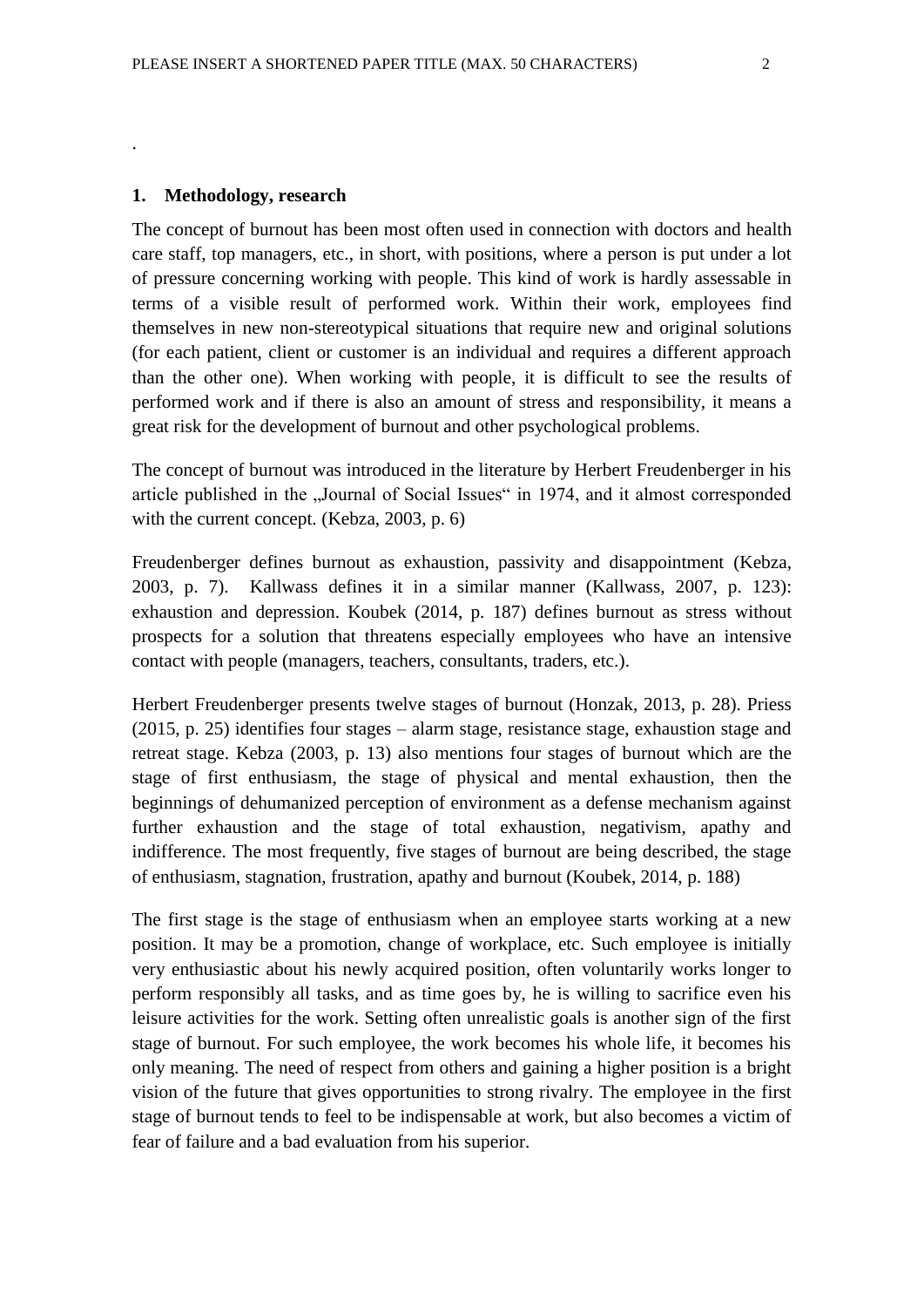In the second stage, which is called the stagnation, the initial enthusiasm fades and the employee begins to realize that the set goals are not feasible, he begins to be tired from the work and so he is looking for other activities such as new leisure activities or tries to return to the old ones. Unfortunately, he is not necessarily successful. In this stage, the employee clashes with reality, which is obviously in conflict with his initial ideas. At this time, there may be the feelings of misunderstanding from colleagues as well as management, there are obstacles that are getting harder to overcome.

The third stage, also called frustration, then further develops the feelings of underestimation of accomplishment. Given the ever-increasing problems with coworkers and disgruntled clients or patients, the employee in the third stage of burnout begins to question his importance at his position. He begins to miss the point of his work, which is reflected in his unwillingness to work and perform other working tasks. The employee may begin to disregard the working time and try to find a new purpose in life, as he might do it in the first stage of enthusiasm. This behavior is reflected in workplace relationships, the employee occasionally loses his emotional control and then, even signs of physical aggression against his environment may start to occur.

The stage of apathy is the fourth stage, when the syndrome is in full swing. This stage manifests itself after the prolonged stage of frustration with a condition that the employee feels even more that his work is meaningless. He goes to work only out of necessity and any task bothers him and makes him very exhausted. Such person tends to be distracted and it gives room for mistakes. After a while, it often results in feelings of helplessness and hopelessness. The employee has no desire to continue to work and perform tasks given by superiors. Signs of indifference towards clients or business partners are frequent as well.

The last stage is the actual burnout or the stage of intervention. At this time, the employee already lacks any emotional stability, is completely exhausted and suffers from depression. In the burnout stage, it is no longer only about the problems at the working environment, even the closed ones of the employee are fully affected by his depression. The employee loses any sense of being, the ability to regenerate. The employee in the last stage of burnout suffers from sleep disorders and other physical symptoms, such as backache, migraines, circulatory disorders, high blood pressure and associated higher risk of heart attack. These people often seek solace in substance abuse, such as cigarettes and alcohol. In this stage, an intervention from outside is needed, an assistance from outside, because mental problems can be so strong that in some situations they can lead to suicidal thoughts.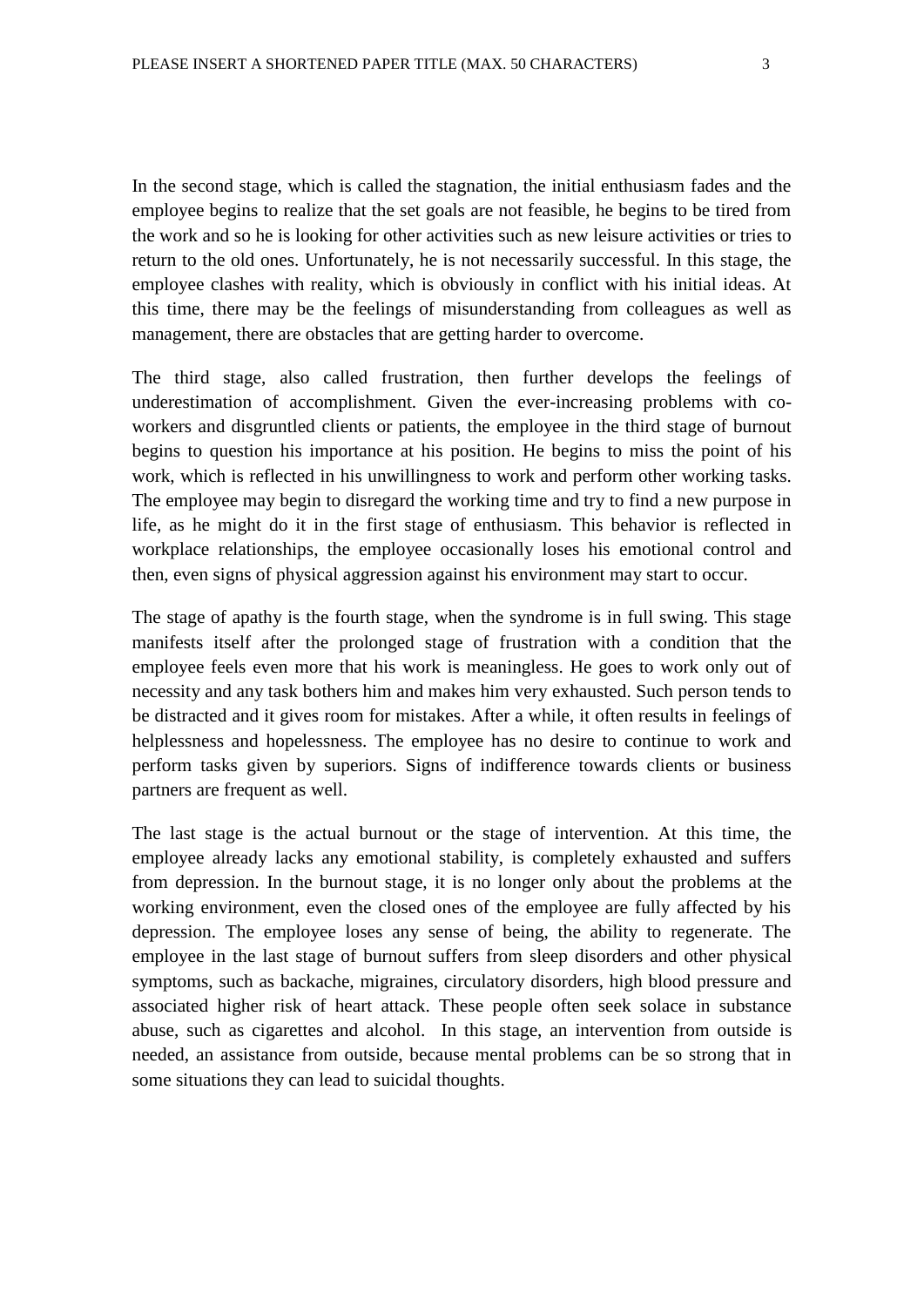Individual stages described above continuously follow each other, of course, and given that it is a long-term process, it can sometimes be difficult to tell, at what stage the sufferer may be, before he reaches a final stage of burnout.

In the next chapter, two case studies will show the process of burnout in two employees.

# **2. Results**

Many years of work at the same company and the median age, these are the factors linking two persons who do not know each other, but have experienced burnout. A man working in top management of a large multinational company, a woman working as a saleswoman at a bookstore. These are people holding different working positions, having different lifestyles, but were linked with an equally powerful moment in the past – burnout, depression, as well as change and strength resulting from the negative experience, its successful overcome and rediscovery of the meaning of life and joy. As a part of the survey, an interview with previously prepared questions was conducted with given employees, in order to compare their answers. The actual questions were based on studies of the relevant scientific literature.

The man works as a Head of Sales and Marketing for Eastern Europe, his scope of work has included the work for the marketing department, technical support and sales of textile dyes and chemicals, price management and logistics support in the assigned region. At the time when the symptoms of burnout manifested themselves, he was fortysix years old and has been already working for the company for ten years. He had been aware of burnout as a possible threat even before it became his personal problem. From his employer, however, there was no warnings at that time. Employees of the company had the opportunity to talk about their problems with a professional.

The second person of interest worked as a saleswoman at a bookstore for seventeen years and her job was to serve customers, to work with computer and to select suppliers. The woman began to experience the symptoms of burnout and depression when she was forty-five years old. She had been aware of the existence of the syndrome and its severity as well, however she associated it primarily with health care workers. She knew, however, that the problem may not relate only to a narrow group of occupations, but it can be a real threat for all occupations without exception. Even in this case, the employer did not inform his subordinates about the syndrome and employees of the bookstore had no opportunity to talk about their problems with a professional. It is five years since the women has left the position, after overcoming burnout she changed her job.

# *2.1. The emergence of burnout*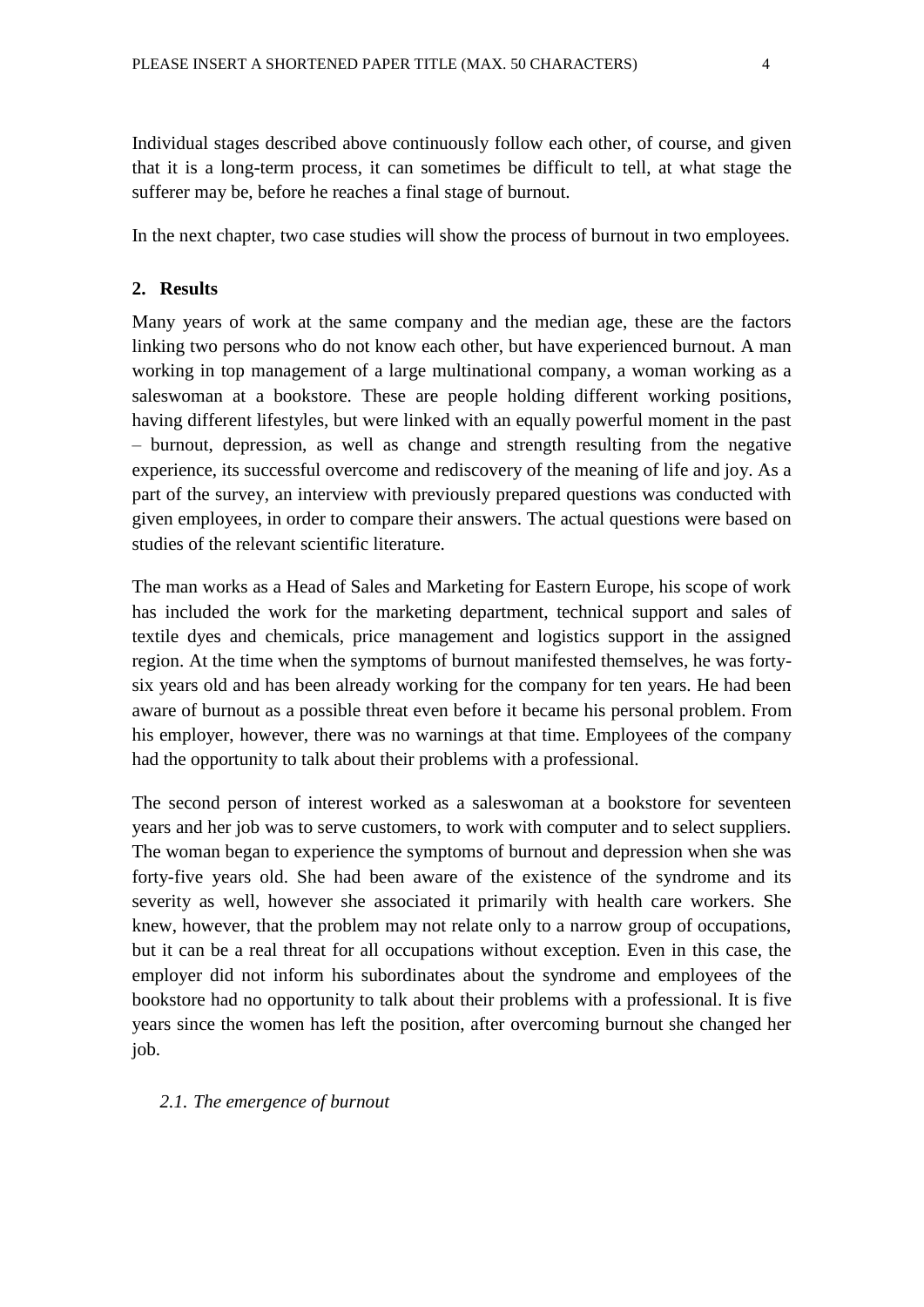Never-ending influx of negative news, lack of time for a complete solution to the problem, the constant improvisation, the suppression of self-determination, all of these are the factors considered by the interviewee as the most stressful at his job position, which is the position of top manager. The important factor is also a lack of support from superiors, which is confirmed by the interviewed woman, who sees covered-up conflicts and unresolved problems with co-workers as the biggest problem. When interviewed she stated that customer contact was not stressful for her, but there was poor communication among workers at the workplace that she blames the most (this communication was characterized by the fact that workers hardly talked to each other during working hours). This was a great pressure on her mental health, and created space for negative stressful working environment.

# *2.2. The physical symptoms of burnout*

Any stress brings negative physical manifestations on human health, and may be a trigger for a majority of serious and less serious health problems and diseases. People are often unaware of the consequences that occupational stress may have for their physical and mental health. Therefore, they tend to relegate the issue to the background of solved work issues. The physical manifestations of a psychological problem are the last stage, the final stage of stress, depression and, of course, burnout. It may be a persistent pain, loss of appetite, abdominal discomfort, dizziness, symptoms of a variety of serious diseases, for example cardiovascular diseases or diabetes, respiratory problems and visual disturbances, sweating and shaking limbs.

The interviewed saleswoman overlooked the signs of physical and mental exhaustion and did not address the situation at all. The respondent herself described the situation when she had realized her suffering from burnout as follows: "I exactly remember the moment. I was making records of goods to my computer, and suddenly I felt like I was out of my mind, the text on the screen blurred, I was dizzy and wanted to scream, I stood there for a while and then I just left. Then I realized that I was very exhausted, but I did not think it could be a psychological problem."

The interviewed manager, on the other hand, described the feeling of utter physical devastation, exhaustion. He demonstrates it with a noticeable weight loss (the interviewed woman stated the weight loss by as much as 12 kg), inability to concentrate, constant fatigue, sleep disturbances, the feeling of being a physical and mental wreck. These are the consequences of burnout as described by the interviewees. Both respondents show a noticeable transition from physical to mental exhaustion.

## *2.3. Solving the problem of burnout*

In the burnout stage there no longer has been possible for the sufferers to get rid of the problem by themselves, an intervention by a professional, a psychologist or rather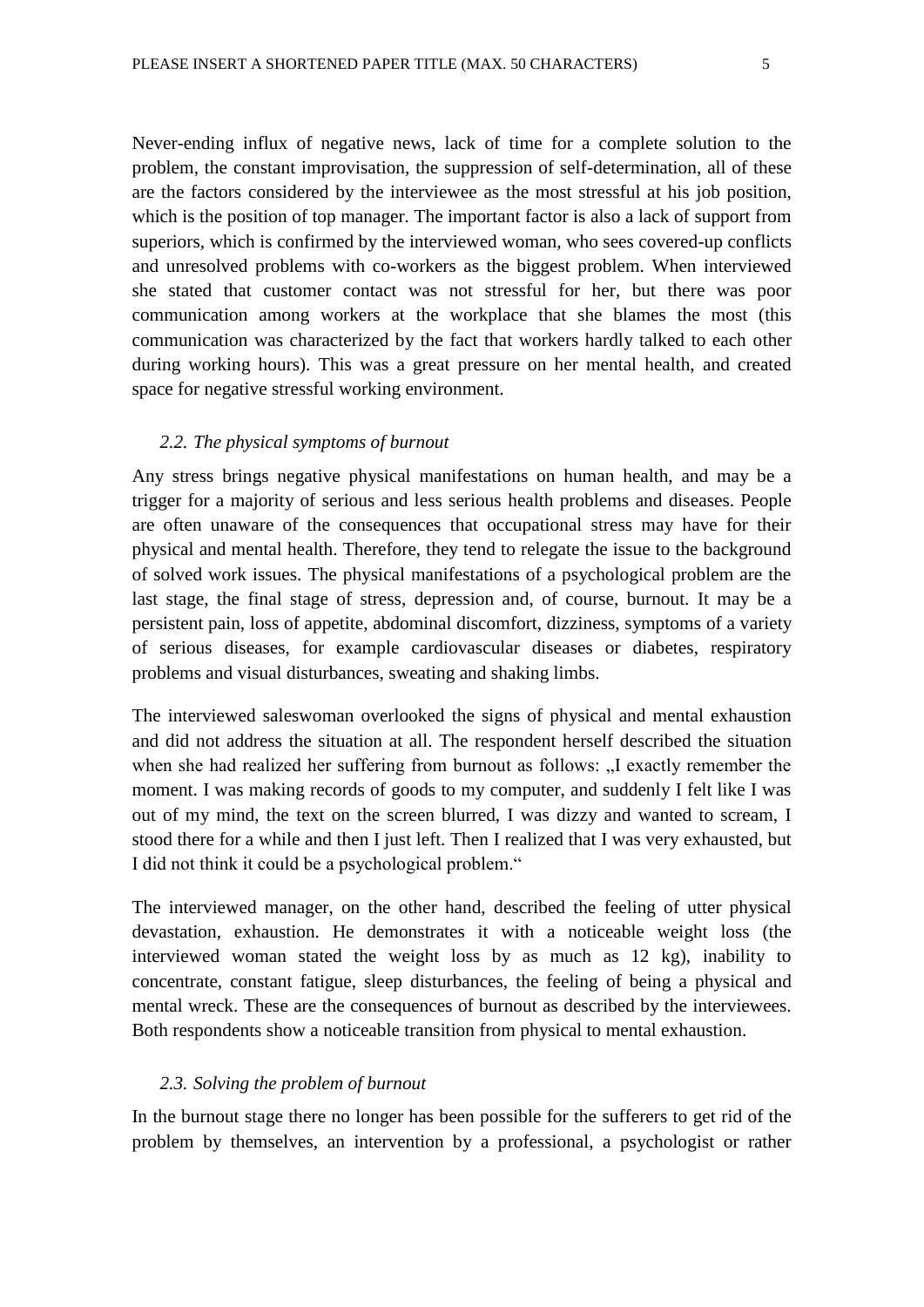psychiatrist was necessary. Both interviewees attended psychotherapy sessions that helped them.

To overcome burnout was not a matter of a week or a month, it took several months to years. Thanks to intensive support and understanding from family, friends and support from employer, it took the male respondent "only" one year to overcome the syndrome. Due to additional stress in her personal life, the female respondent was treated for two years.

# *2.4. Life after overcoming burnout*

Despite all the difficulties and suffering, both respondents are full of joy, optimism and strength now. It shows that every problem can be solved and there is a way out of every situation.

The manager evaluates his burnout experience as follows: "I have rethought my life priorities and values, changed the approach to problem solving at work, learned how to use my vacation and leisure time intensively. I have also intensified my social contacts, I take more rest, an active recreation, I have changed my lifestyle."

On the other hand, the interviewed saleswoman said: "My view of life, of the future, has vastly changed. I have realized that I was the driving force of my life, that I was the one who was making decisions on what to do and what not to do. I am stronger, I love myself, I do what I like, what fulfills me."

# **3. Discussion**

In recent years, demands related to one´s own working activity have received considerable attention. The works of experts in the area have shown that highly stressogenic work is characterized by high demands on quality, responsibility and commitment of a employee while having low autonomy of work activity. The autonomy of work activity means the possibility for the employee to decide on the pace of work, its nature and conditions. Research has shown that the combination of high demands and low autonomy of work activity is a factor that plays a crucial role in the determination of health outcomes of job requirements in the sense that it is a risk factor for various diseases. (Kebza, 2003, p. 6)

The interviewed manager said that a major factor that contributed to his problem was the suppression of self-determination. Therefore, working conditions should be adjusted so that an employee could influence his working situation.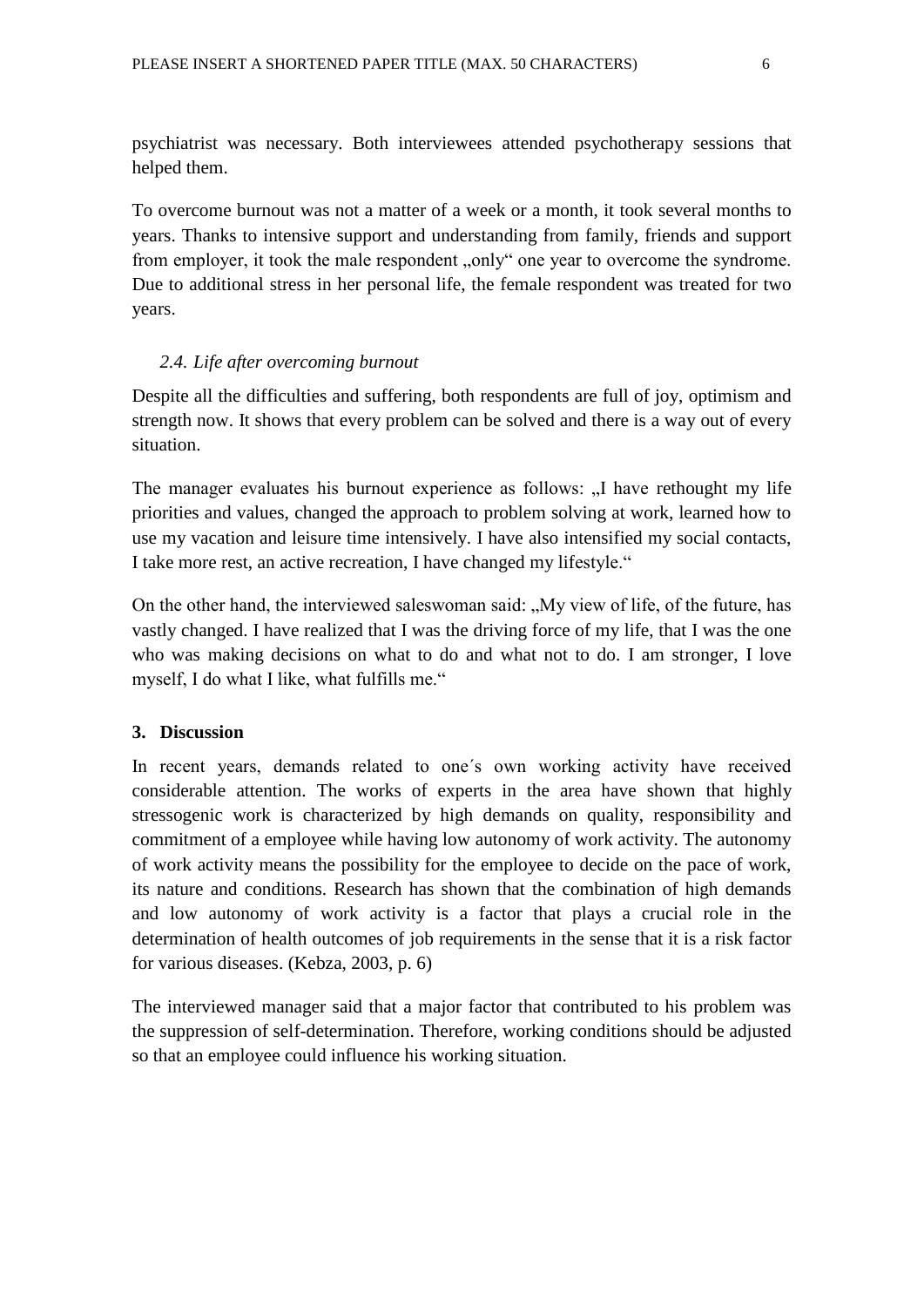The interviewed woman blamed zero communication at the workplace as a major cause of her state of burnout. It resulted from conflicts and unresolved problems with coworkers.

Since it is very important not to suppress feelings, to talk about them, to express them, it is necessary to create a suitable environment (it can be a meeting where difficult cases at the workplace are being discussed, Balint groups, etc.). It is also possible to go to see a colleague and discuss your feelings with him. An important aspect is also a strict separation of professional life from personal life. (Dekel, 2011, p. 241)

## **Conclusion**

The paper gives a reader insight into the issue of burnout, it warns him about it. The comparison of two different employees was performed, both in terms of job position, profession and workplace, and in terms of experienced burnout. Even though the reasons for the two were different, the consequences can be described as the same. Interviews with employees and their comparison shows that it makes sense to talk about the syndrome, to not be afraid of it, to not be afraid to communicate one´s feelings. It is in the interest of all parties (employers, employees and even the whole society) to eliminate the threat of burnout as much as possible. If someone is suffering from burnout, a collaboration with professionals on given issue is very important. Such cooperation has made an improvement of the situation and resulted in return to normal life in both cases. This fact is best described by a direct quote from the interview with the female respondent: "I must add that even though it was not a good time in my life, I am grateful for that, because it made me understand, to find self-confidence and the joy of life. And that means a lot to me."

#### **Acknowledgement:**

This paper was supported by the student grant competition SGSFES\_2015001.

# **References: (style HED - aux heading)**

Dekel, S. et al. Shared and unique predictors of post-traumatic growth and distress. *Journal of Clinical Psychology*. Wiley Periodicals, Inc., 67, 2011, pp. 214-252.

Honzak, R. (2013) *Jak žít a vyhnout se syndrome vyhoření.* Praha, Vyšehrad.

Kallwass, A. (2007). *Syndrom vyhoření v práci a v osobním životě.* Praha, Portál.

Kebza, V. & Šolcová, I. (2003). *Syndrom vyhoření.*. Praha: Státní zdravotní ústav.

Koubek, L. (2014). *Praktická psychologie pro manažery a personalisty.* Brno, Motiv Press.